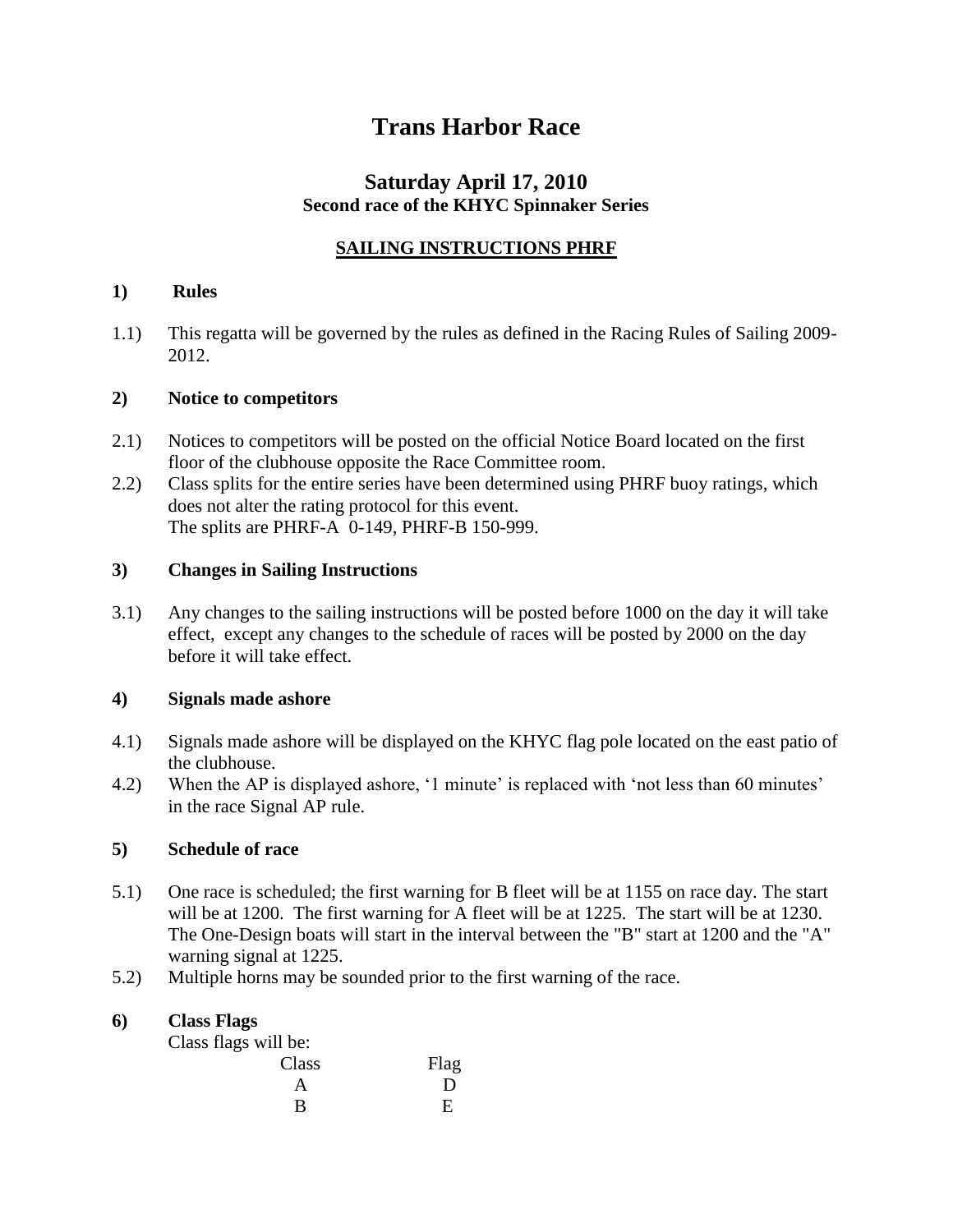#### **SAILING INSTRUCTIONS - TRANS HARBOR RACE - 2010**

#### **7) Racing Areas**

7.1) The race will start in the vicinity of "S" mark per KHYC Race Chart for 2010.

#### **8) The Course**

Start, Fs - MDR SS - MDR T - G - W - Finish

#### **9) Marks**

Marks are yellow spars, G is the entrance buoy to King Harbor, W is the white midchannel buoy at the entrance.

#### **10) Obstructions** None noted

#### **11) The Start**

- 11.1) Race will be started using rule 26 with the warning signal given five minutes before the start.
- 11.2) In the vicinity of "S" mark, the starting line will be between a staff displaying an orange flag on the race committee boat and a staff with an orange flag floating to port of the Race Committee boat.
- 11.3) Boats whose warning signal has not been made shall avoid the starting area.
- 11.4) A boat starting later than 4 minutes after her starting signal will be scored Did Not Start. This changes rule A4 and A5.
- 11.5) The Race Committee will attempt to hail sail numbers of OCS boats. Failure of the Committee to do so will not be grounds for redress.

#### **12) The Finish**

The finish line is just inside the harbor entrance between an orange flag on the committee boat and the Redondo Beach East Jetty Light (#2) at the harbor entrance.

### **13) Penalty System**

- 13.1) The Two Turn penalty is replaced with a One Turn penalty, to include one tack and one jibe, modifying the Scoring Penalty, rules 44.1 and 44.2. Rule 44.3 shall not apply.
- 13.2) Boats that accept and execute the One Turn penalty shall sign up to that effect on the form posted on the Official Notice Board after the day"s racing and within the protest time limit.